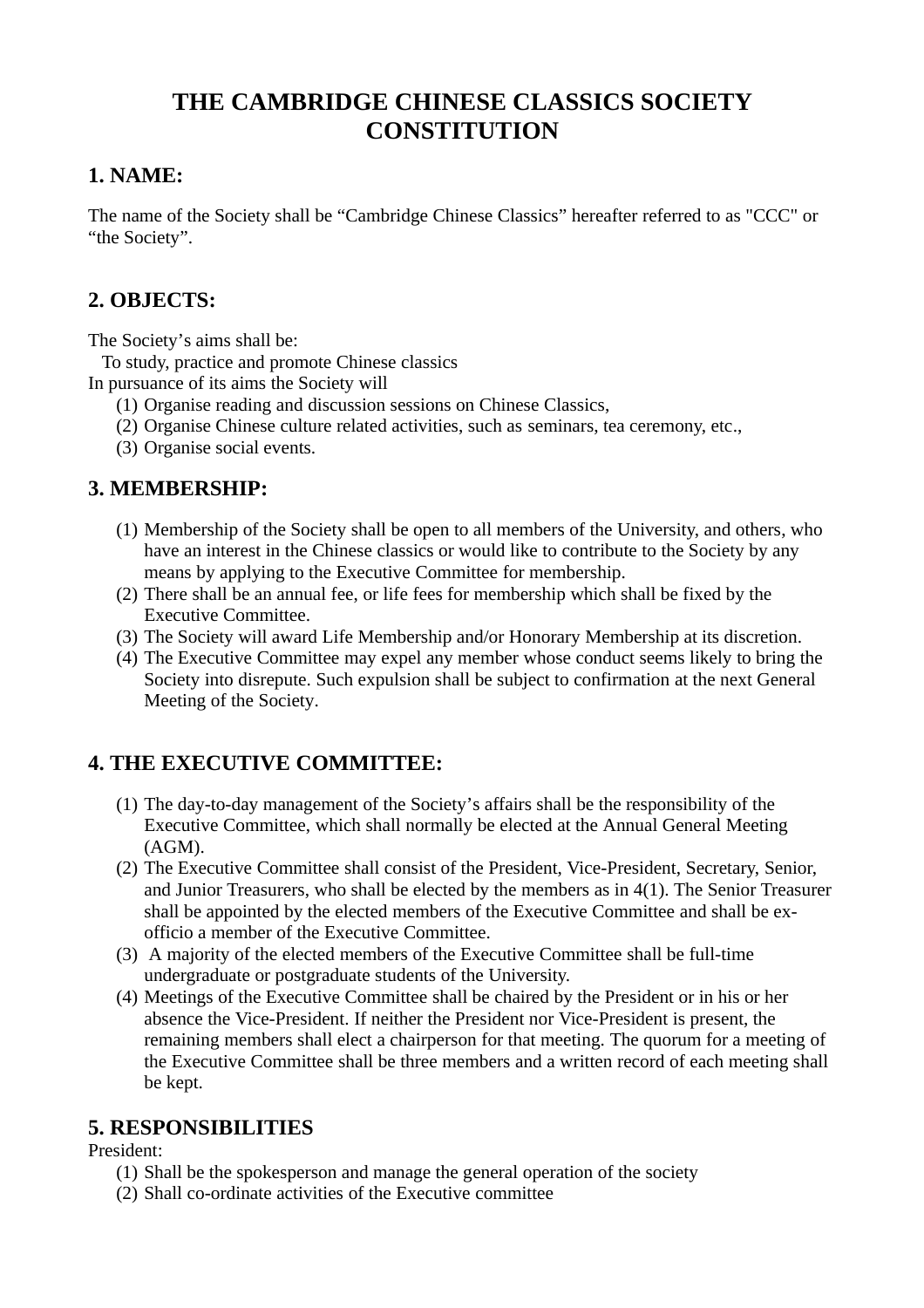Vice-President:

- (1) Shall stand in as acting President whenever the president is not available.
- (2) Shall deal with the day-to-day operational aspects of the Society.

#### Secretary:

- (1) Shall organise the meetings of the Society, the General and Extraordinary General Meetings.
- (2) Shall keep and update the lists of members
- (3) Shall co-ordinate the publishing and writing of agendas and minutes of each meeting and activities.

Senior Treasurer:

(1) Shall provide essential continuity in the society's administration, and sign the annual accounts before they are submitted to the Junior Proctor.

Junior Treasurer:

- (1) Shall deal with all financial matters of the Society
- (2) Shall manage the funds, expenses and keep accurate and up-to-date accounts of the society.
- (3) Shall make details of the accounts available to the President or Secretary within a reasonable time after a request to do so.
- (4) Shall ensure that the accounts are audited annually and shall present audited accounts (if appropriate) at the AGM.

### **6. GENERAL MEETINGS**

- (1) The Society shall hold an Annual General Meeting (AGM) during each Academic year. The AGM shall be held in Cambridge during Easter Full Term. All Members, other than Honorary Members (may they not even attend a GM?), shall be entitled to attend and vote at any General Meeting. At least fourteen days written notice shall be given to members before the AGM.
- (2) The AGM shall approve Minutes of the previous Annual General Meeting and the Society's Accounts for the preceding year, elect the Executive Committee for the year ahead and conduct such business as is necessary.
- (3) Candidates for election to office shall be proposed and seconded by two other members. Every motion at a General Meeting shall be proposed and seconded by two members. Voting shall be by secret ballot and if there are more than two candidates for a post or more than two options on a motion, voting shall be by Single Transferable Vote.
- (4) An Extraordinary General Meeting (EGM) may be held at any time during Full Term. It shall be held in Cambridge and may be called by the Executive Committee or at the written request of at least ten members. Twenty-one days written notice shall be given to members before an EGM is held. An EGM shall have the same powers as an AGM.
- (5) The President, or, in his or her absence, the Vice-President shall take the Chair at any General Meeting. In the absence of the President and Vice-President the meeting shall elect a Chairperson for that meeting. The quorum for a General Meeting shall be five members and a written record of every General Meeting shall be kept.

# **7. FINANCIAL MATTERS:**

- (1) The Society shall maintain a banking account with a suitable Bank or Building Society to hold the Society's funds.
- (2) It shall be the responsibility of the Junior Treasurer to ensure that all monies received are properly accounted for and that the Society's financial records are kept in good order.